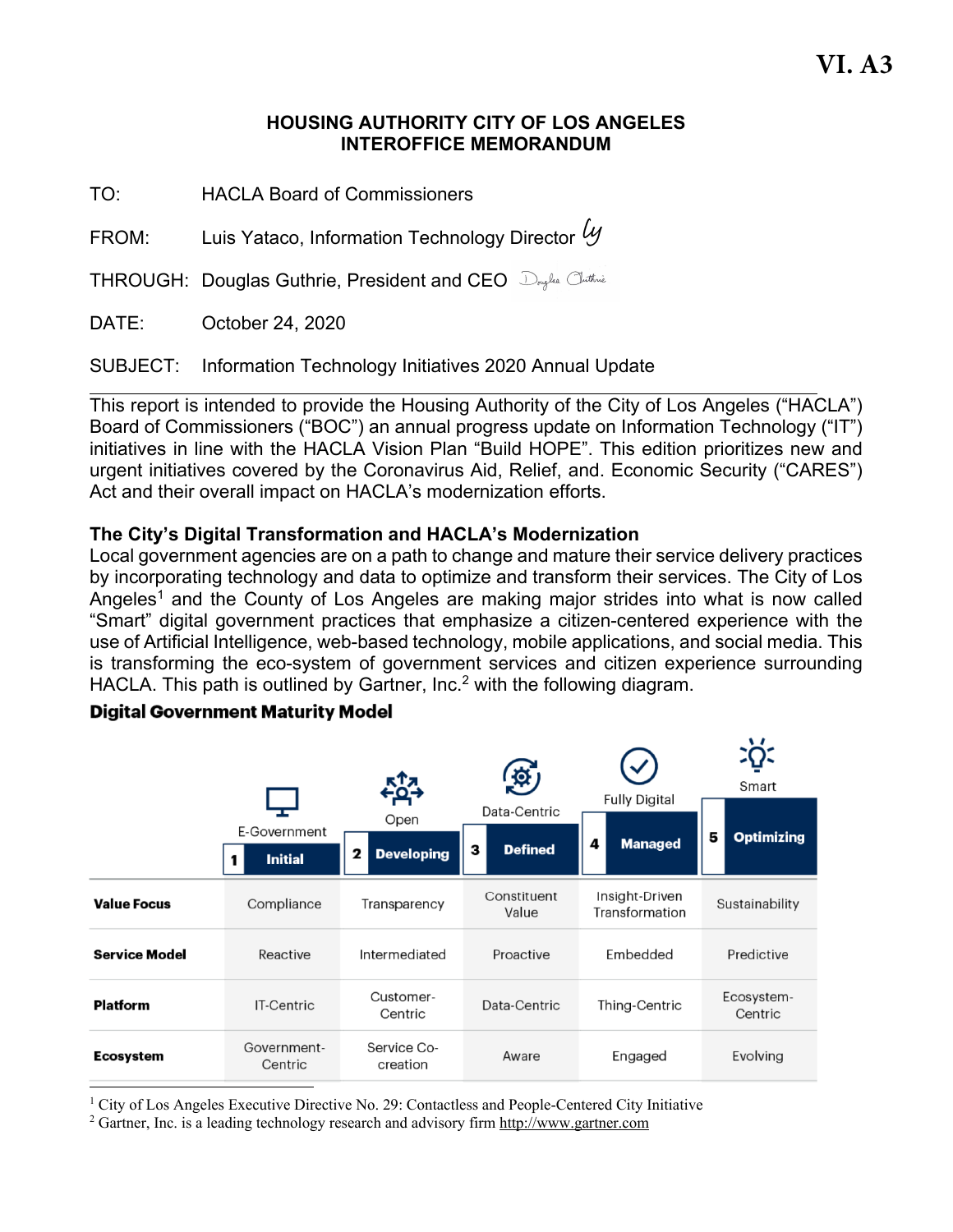HACLA has traditionally been on the "Initial" step of the maturity model, however, keeping in line with the transformation of government services and practices surrounding HACLA, Build HOPE outlined a path to automation and the modernization of HACLA's business processes. All three major areas: **People**, **Place** and **Pathways** include strategies to leverage technology owned by HACLA or to acquire and expand the use of technology. During 2018 and 2019, HACLA stayed on track and completed almost all the initiatives outlined in the Vision Plan. 2020 looked to be another year of progress in fulfilling the plan. However, starting in March 2020, new health mandates which emphasize staff and stakeholder safety, have required government agencies such as HACLA to quickly embrace technologies that allow **work from home for staff** and **self-service technologies for stakeholders**. The pace to adapt to altered business processes, procure and implement new technologies has been significantly accelerated.

### **Work from Home - Teleworking**

HACLA expanded the use of remote access and video conferencing technologies to establish work from home protocols for its employees. In a very short amount of time, HACLA provided training to over 500 employees outlining the steps for accessing network resources such as email, enterprise systems (ORACLE, Voyager, Elite) and files while not in the office inclusive of security protocols requiring dual authentication (token). Web conferencing technology such as GoToMeeting was established as the standard platform for virtual face-to-face interactions.

#### *From PCs to Mobile Tablets and Accessories*

Looking to the future and to leverage the accelerated transformation, HACLA is now prioritizing mobile-first technology acquisitions. In 2020, HACLA had budgeted the replacement of over 500 Windows 7 desk Personal Computers ("PC"s) with Windows 10 desk PCs. However, this has now been changed to the replacement of those outdated Windows 7 PCs with mobile Surface Pros which staff can dock at work and at home. The acquisition of the Surface Pros and accessories such as monitors and docking stations is fulfilling three needs: replacement of the old office desk PC, a mobile device for staff to access network resources when teleworking, and the proper accessories to set up an office at home.

# *From Desk Phones to Cell Phones*

HACLA is also in the process of replacing an antiquated phone system. In the initial phases of this project, all public housing sites have replaced their analog phones with digital phones. In the next phases of the project however, a different approach is being considered for large staff offices such as Section 8 Valley, Section 8 South and Headquarters. Instead of replacing all desk phones with similar devices, HACLA is also adapting this project to the times and replacing a significant amount of old desk phones not with new desk phones, but instead with cell phones. This provides additional resources and mobility options to staff. It is anticipated that approximately 10% of staff will be using a cell phone as their primary communication device. The City of Los Angeles has taken on a similar initiative when replacing their desk phones.

# **Self Service – Virtual Contact Center, Online Certifications, Kiosks and Website**

In the last few months, the disruption to traditional brick-and-mortar walk-in services has led to an increase in the need for an expansion of the use of the contact center technologies and online web portals.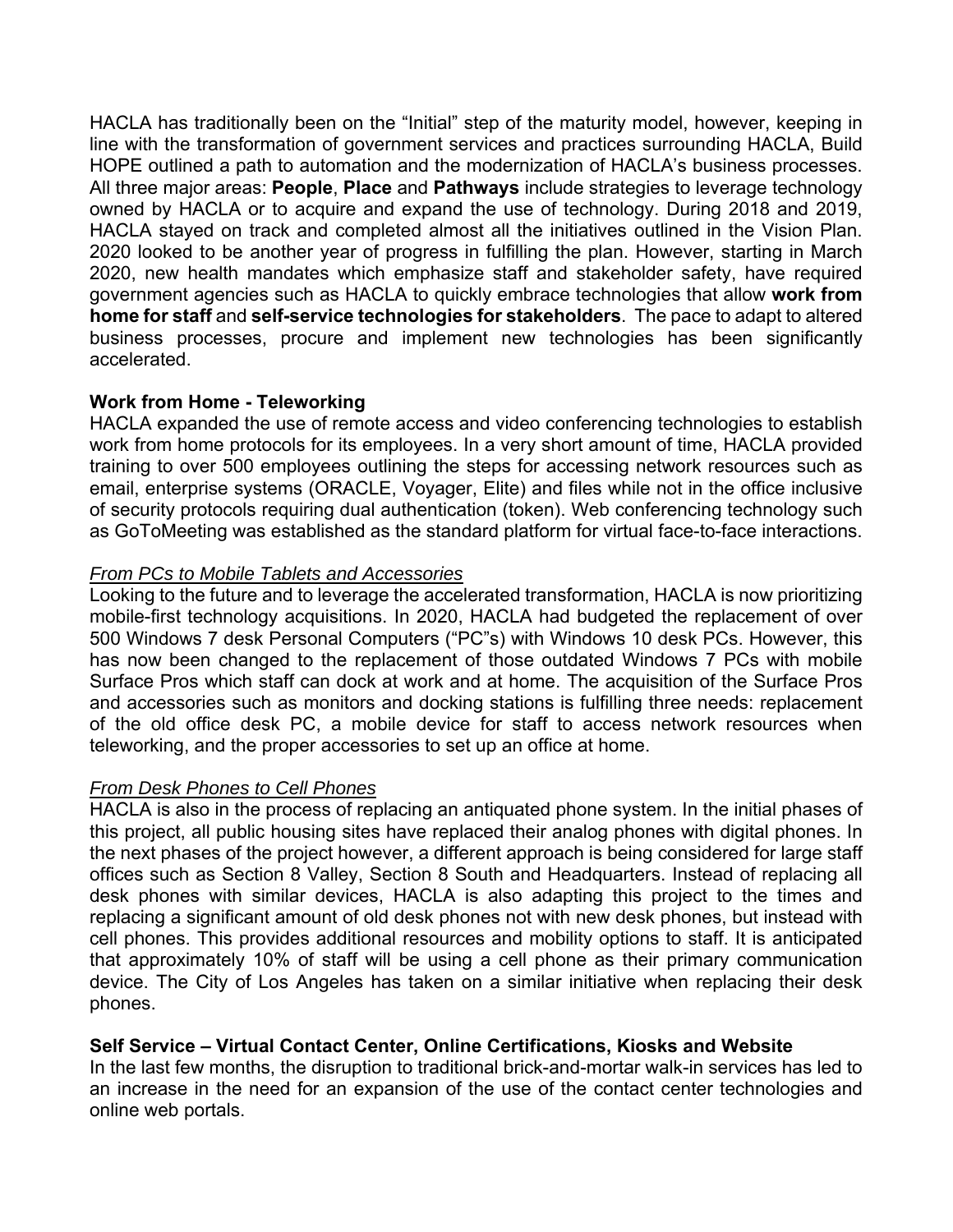### *Virtual Contact Center*

In February 2020, HACLA migrated several small contact centers to a single platform. Doing this before the pandemic has played a critical role in handling higher call volumes and providing staff the flexibility to work from home as contact center agents with the use of a cellphone. Additional functionality is scheduled to be implemented in 2020 that will significantly expand the capabilities of the call center agents to engage with and improve the customer experience of callers/stakeholders. Centralizing the call centers into the new "Customer Contact Center" will also lead to standardization and to more efficient call handling and call resolution.

### *Online Certifications*

Both Elite and Voyager have updated their online portals to replace the paper intensive certification process with online forms and document uploads in a matter that will satisfy the complex steps taken at HACLA. Both platforms are on separate but similar tracks for the testing of their functionalities.

To ensure that Section 8 is improving organizational efficiency to better support program delivery, all caseworkers and supervisors from S8 West office received training on how to use Elite's MyHousing portal, a **free online service** system that will allow S8 participant families to complete their **annual reexamination** 24 hours a day, seven days a week, from any smartphone, mobile device, or computer with Internet access for annual reexaminations to be effective November 2020.

Separately for Asset Management and Housing Services, Voyager is being set up to incorporate all the relevant steps for online initial eligibility determination as well as annual and interim reviews. These online capabilities are expected to roll out in 4Q, 2020 for Asset Management and 1Q, 2021 for Housing Services.

#### *Kiosks*

As an extension to the online portals, thirty-four (34) kiosks will be placed at management offices in 2021 to address limited walk-up traffic. For clients and residents that do not have access or devices at home, HACLA will install walk-up kiosks at key locations which will have ready access to the portals in multiple languages, including answers informational videos and answers to frequently asked questions.

#### *Website*

HACLA is expediting plans to redesign its main website to better accommodate the almost 80,000 page views per month. The current layout is not conducive to changes in line with the latest accessibility requirements and it hinders expanded use of the site. HACLA has selected a vendor that has ample experience in government website. The new redesign is scheduled to start next month, and it is estimated to take seven months.

#### **Connectivity for Residents**

HACLA has been actively looking for opportunities to bridge the digital divide affecting the residents. The impact of this divide is much greater now for students struggling with acquiring the tools necessary for virtual learning.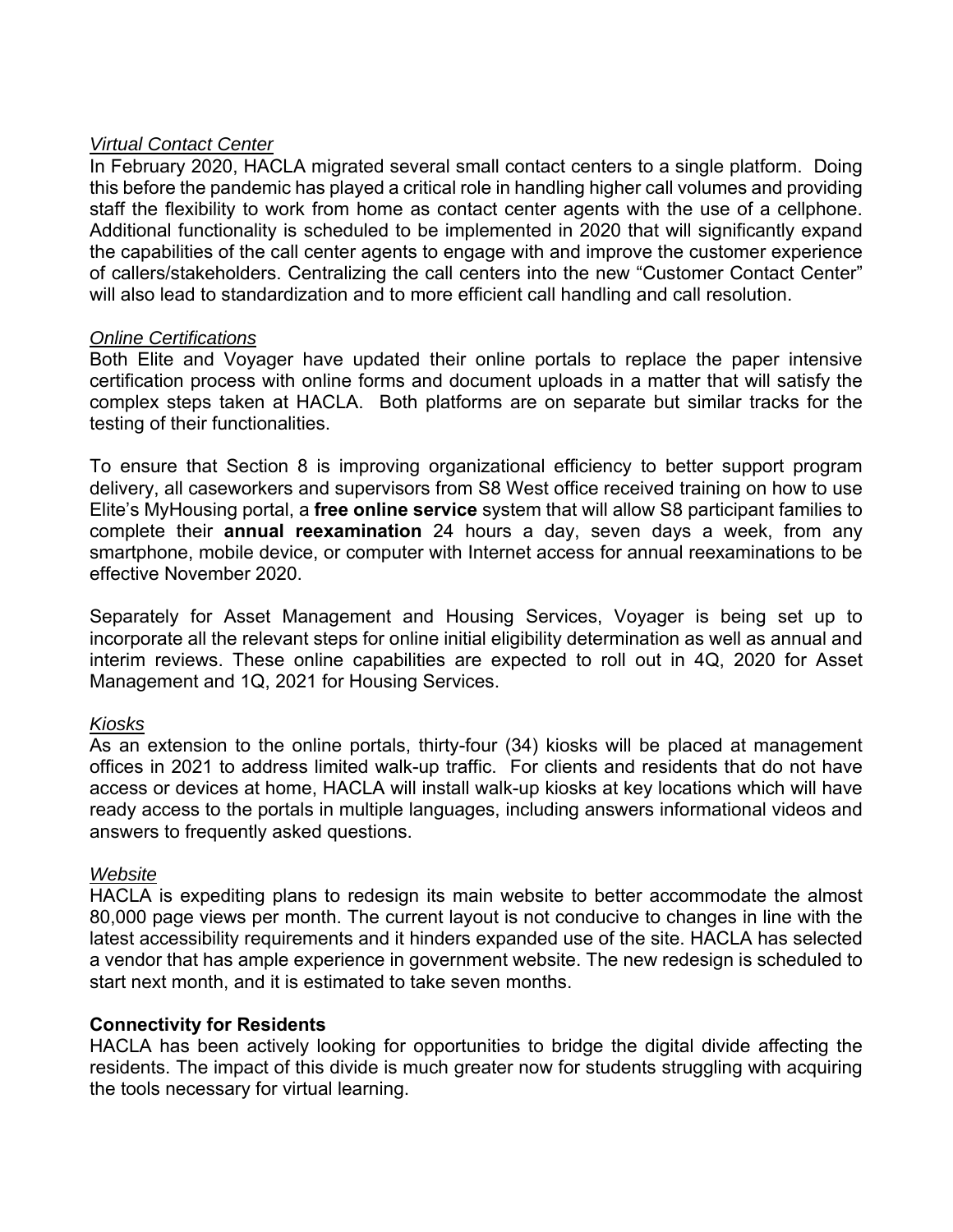#### *Partnership with Starry*

As published by the LA Times<sup>3</sup> in October 9, HACLA has partnered with a start-up internet service provider, Starry, to provide residents at eight (8) public housing sites with very low-cost high-speed internet access. This program will reach up to 9,000 residents and will provide them free internet access for its initial term during the 2020-2021 school year. The installation work will be funded via a grant Starry has received from Microsoft and will start this month with Imperial Courts.

#### *Partnership with T-Mobile*

The remaining public Housing sites will receive T-Mobile hotspots acquired through a program T-Mobile is extending to HACLA called EmpowerED 2.0. Specific areas within Social Halls and Gyms will be converted into classrooms-style study halls for student residents.

#### **Vision Plan – IT Initiatives**

In addition to the items stated above, a significant number of initiatives were added in 2020 and many of those will continue into 2021. Please see Attachment 1 – (Information Technology Summary of Key Actions and October 2020 Update).

<sup>3</sup> https://www.latimes.com/business/technology/story/2020-10-09/tech-companies-step-up-to-bring-free-wi-fi-to-l-a-publichousing-students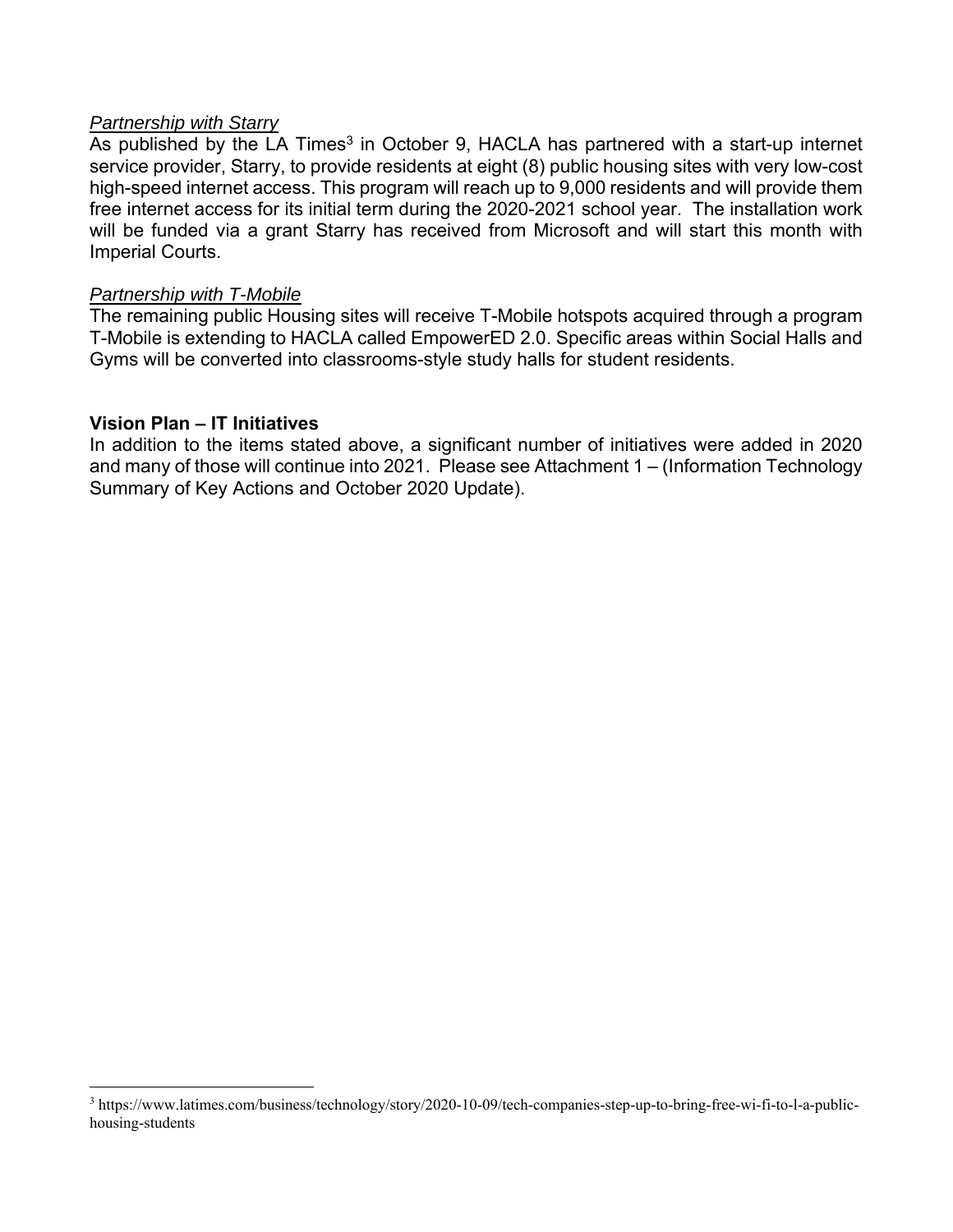| <b>PEOPLE</b>          |                                                                    | <b>Timeline</b>                                                        |                     |            |                                 |                           |
|------------------------|--------------------------------------------------------------------|------------------------------------------------------------------------|---------------------|------------|---------------------------------|---------------------------|
| <b>Investment Area</b> | <b>Resident and Participant</b>                                    | <b>Work to Date and Planned Activity</b>                               | <b>Pre 2020</b>     | <b>New</b> | 2020 Update                     | 2021 Highlights           |
|                        | Leadership                                                         |                                                                        |                     | Item       |                                 |                           |
| <b>Strategy 2</b>      | Develop and implement strategies to engage hard-to-reach residents |                                                                        |                     |            |                                 |                           |
| Action 2.3             | Assess existing communication tools                                | S8: Waitlist Application Portal                                        | Completed 2Q, 2017  |            |                                 |                           |
|                        | and look for technology                                            | AM: RENTCafé Portal                                                    | Completed 2Q, 2016  |            |                                 |                           |
|                        | opportunities to improve                                           | <b>Evaluate</b> Portal for online applications                         | Completed 4Q, 2019  |            |                                 |                           |
|                        | communication & engagement with                                    | (Market Rate)                                                          |                     |            |                                 |                           |
|                        | all residents                                                      | <b>Implement</b> Online applications (Market Rate)                     |                     | Yes        | Completed                       |                           |
|                        |                                                                    | <b>Evaluate Online Certifications portal</b>                           |                     | Yes        | Completed                       |                           |
|                        |                                                                    | (waitlist, move-in and annual recertifications)                        |                     |            |                                 |                           |
|                        |                                                                    | <b>Implement</b> Online Certifications Portal<br>(50059)               |                     | Yes        | To Be Completed, 4Q 2020        |                           |
|                        |                                                                    | Evaluate YARDI Commercial Café Portal                                  |                     | Yes        | Completed                       |                           |
|                        |                                                                    | Implement YARDI Commercial Café Portal                                 |                     | Yes        | Completed                       |                           |
|                        |                                                                    | HS: Walk-in Payment System (WIPS)                                      | Completed 2Q, 2015  |            |                                 |                           |
|                        |                                                                    | Automated Clearing House (ACH)                                         | Completed 2Q, 2013  |            |                                 |                           |
|                        |                                                                    | <b>Applicant Portal</b>                                                | Completed 1Q, 2018  |            |                                 |                           |
|                        |                                                                    | <b>Waitlist Application Portal</b>                                     | Completed 1Q, 2018  |            |                                 |                           |
|                        |                                                                    | RENTCafé for PHA residents                                             | Completed: 3Q, 2018 |            |                                 |                           |
|                        |                                                                    | Kiosks for lobbies [CARES Funded]:                                     |                     | <b>Yes</b> | To be Acquired 4Q, 2020         | Deployment: HS: Q4, 2020; |
|                        |                                                                    | S8 (13), AM (5) & HS (16)                                              |                     |            |                                 | S8: 1Q, 2021              |
| <b>New Action</b>      | <b>Connectivity for Residents including</b>                        | <b>Partnership with Starry (Wireless Internet</b>                      |                     | <b>Yes</b> | Four (4) Communities to receive | Four (4) additional       |
|                        | internet access and devices                                        | Service Provider) to provide services for 8 public                     |                     |            | services 4Q, 2020               | communities to receice    |
|                        |                                                                    | housing communities, approx. 9,000 residents                           |                     |            |                                 | services 1Q, 2021         |
|                        |                                                                    | Partnership with T-Mobile to provdie hotspots to                       |                     | <b>Yes</b> | Target 4Q, 2020                 |                           |
|                        |                                                                    | over 1,500 families [CARES Funded]                                     |                     |            |                                 |                           |
|                        |                                                                    | <b>Chromebook Lending Libraries at Computer Labs</b><br>[CARES Funded] |                     | <b>Yes</b> | <b>Target 4Q, 2020</b>          |                           |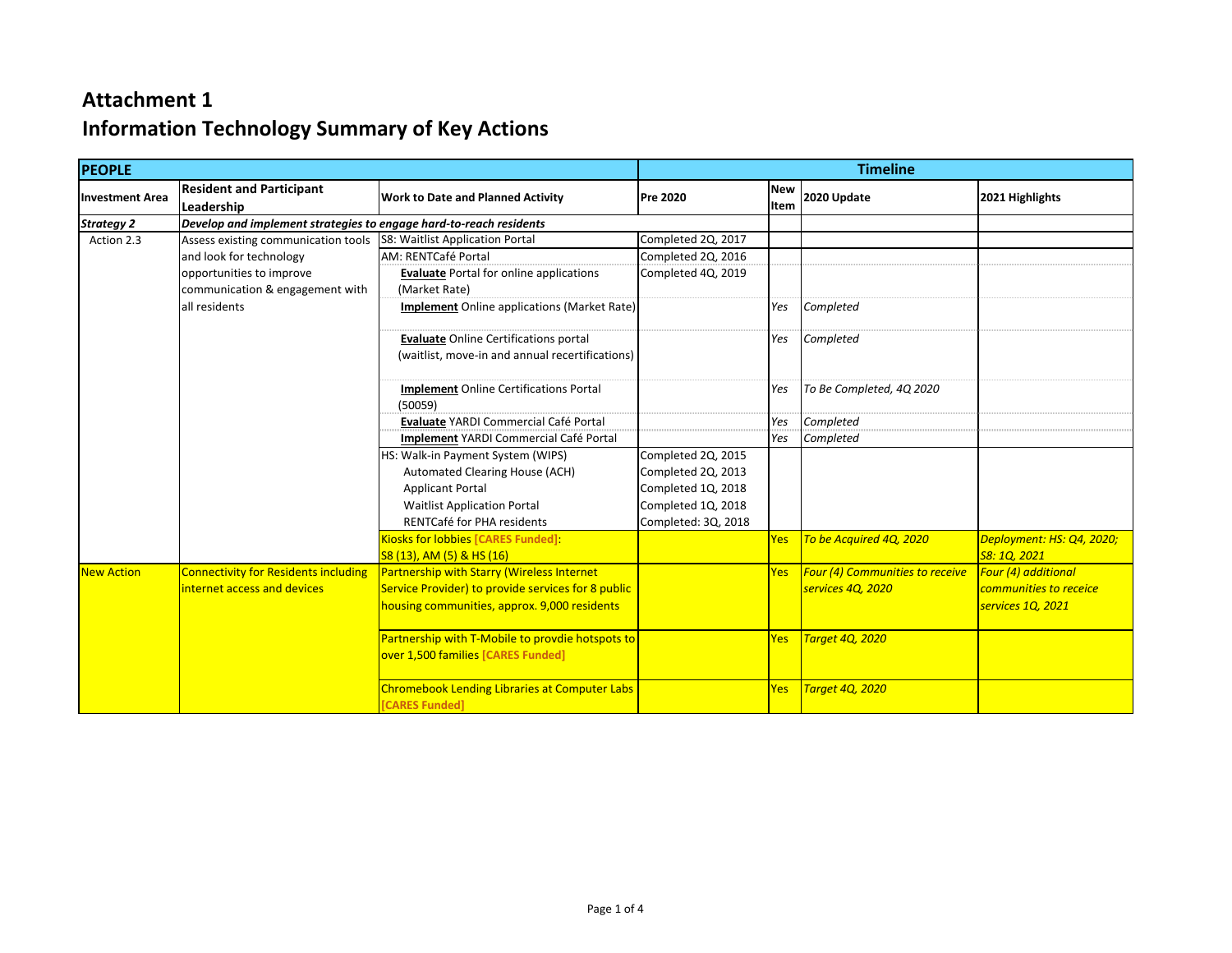| Investment Area   | <b>Public Safety</b>                                                                                        | <b>Work to Date and Planned Activity</b>        | <b>Pre 2020</b>    |                    | New 2020 Update          | 2021 Highlights |
|-------------------|-------------------------------------------------------------------------------------------------------------|-------------------------------------------------|--------------------|--------------------|--------------------------|-----------------|
|                   |                                                                                                             |                                                 |                    | Item               |                          |                 |
| <b>Strategy 2</b> | Improve security monitoring at all HACLA sites                                                              |                                                 |                    |                    |                          |                 |
| Action 15.3       | Install safety cameras as well as more HS: Nickerson Gardens                                                |                                                 | Completed 3Q, 2018 |                    |                          |                 |
|                   | and better lighting.                                                                                        | Imperial Courts, Ramona Gardens, Avalon         | Completed 1Q, 2019 |                    |                          |                 |
|                   |                                                                                                             | Gardens, Gonzaque Village, Pueblo Del Rio, Pico |                    |                    |                          |                 |
|                   |                                                                                                             | Gardens, Estrada Courts, Mar Vista Gardens,     |                    |                    |                          |                 |
|                   |                                                                                                             | William Mead, San Fernando, Racho San Pedro     |                    |                    |                          |                 |
|                   |                                                                                                             |                                                 |                    |                    |                          |                 |
|                   |                                                                                                             | Expansion to S8 South (21), S8 Valley (16) and  |                    | Yes                | Completed 2Q, 2020       |                 |
|                   |                                                                                                             | HQ (added 5)                                    |                    |                    |                          |                 |
| <b>PLACE</b>      |                                                                                                             |                                                 |                    |                    | <b>Timeline</b>          |                 |
| Investment Area   | <b>Management Excellence</b>                                                                                | <b>Work to Date and Planned Activity</b>        | <b>Pre 2020</b>    | <b>New</b><br>Item | 2020 Update              | 2021 Highlights |
| Strategy 9        | Manage capital resources and reserves to sustain useful life of existing and new units in HACLA's portfolio |                                                 |                    |                    |                          |                 |
| Action 9.2        | Continue to evolve use of technology AM: "Yardi Maintenance Mobile"                                         |                                                 | Completed 1Q, 2017 |                    |                          |                 |
|                   | to manage requests for                                                                                      | Additional staff training                       | Completed 2Q, 2019 |                    |                          |                 |
|                   | maintenance/repairs, deployment of                                                                          | <b>Evaluate YARDI Facility</b>                  |                    | Yes                | Completed                |                 |
|                   | personnel, view alerts and outages                                                                          | Manager/Elevate/YARDIOne                        |                    |                    |                          |                 |
|                   | related to specific developments,                                                                           | <b>Implement Facility</b>                       |                    | Yes                | To Be Completed, 4Q 2020 |                 |
|                   | view scheduled inspections &                                                                                | Manager/Elevate/YARDIOne                        |                    |                    |                          |                 |
|                   | evaluate cost/time                                                                                          | <b>Evaluate YARDI Commercial</b>                |                    | Yes                | Completed                |                 |
|                   |                                                                                                             | Module/Commercial Café                          |                    |                    |                          |                 |
|                   |                                                                                                             | <b>Implement Commercial</b>                     |                    | Yes                | Completed                |                 |
|                   |                                                                                                             | Module/Commercial Café                          |                    |                    |                          |                 |
|                   |                                                                                                             | Implement Commercial Café (HACLA Staff          |                    | Yes                | To Be Completed, 4Q 2020 |                 |
|                   |                                                                                                             | <b>Work Orders)</b>                             |                    |                    |                          |                 |
|                   |                                                                                                             | HS: "Yardi Maintenance Mobile"                  | Completed 2Q, 2018 |                    |                          |                 |
|                   |                                                                                                             | Additional staff training                       | Completed 1Q, 2019 |                    |                          |                 |
| Action 9.4        | Expand technologies to communicate S8: Partner Portal                                                       |                                                 | Completed 2011     |                    |                          |                 |
|                   | with private market landlords and                                                                           | <b>Housing Quality Standards mobile</b>         | Completed 3Q, 2017 |                    |                          |                 |
|                   | property managers of Section 8                                                                              | application                                     |                    |                    |                          |                 |
|                   | properties to share program                                                                                 | Interface review for expanded functionality     | Target Q2, 2019    |                    | Ongoing                  |                 |
|                   | information; improve tenant-                                                                                |                                                 |                    |                    |                          |                 |
|                   | landlord relations; offer tips &                                                                            |                                                 |                    |                    |                          |                 |
|                   | training.                                                                                                   |                                                 |                    |                    |                          |                 |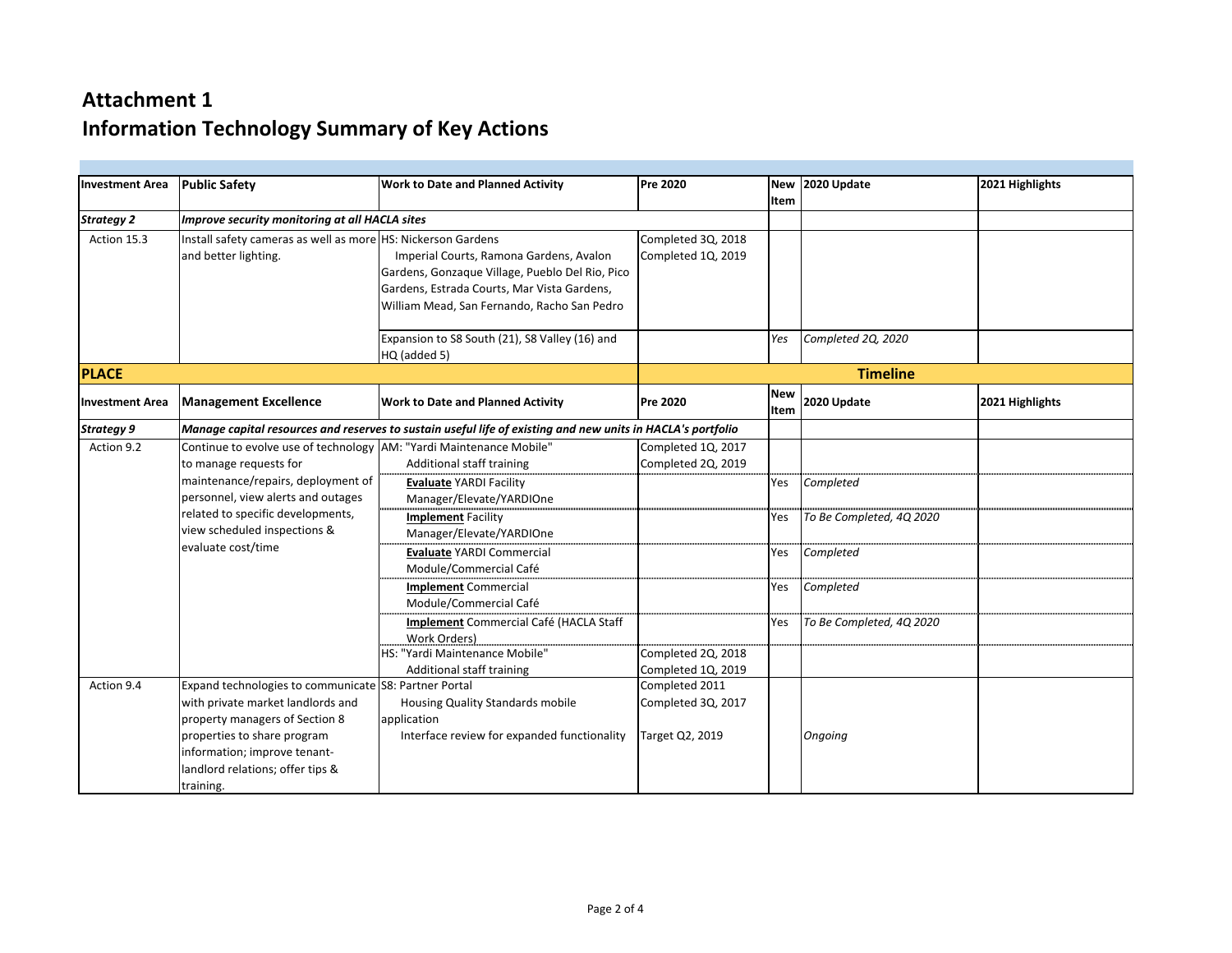| <b>PATHWAYS</b>        |                                                                                                                                                                                                                                  |                                                                                                                                                                                        | <b>Timeline</b>                                               |                                 |                                                             |                                                                               |
|------------------------|----------------------------------------------------------------------------------------------------------------------------------------------------------------------------------------------------------------------------------|----------------------------------------------------------------------------------------------------------------------------------------------------------------------------------------|---------------------------------------------------------------|---------------------------------|-------------------------------------------------------------|-------------------------------------------------------------------------------|
| <b>Investment Area</b> | <b>Organizational Efficiency</b>                                                                                                                                                                                                 | <b>Work to Date and Planned Activity</b>                                                                                                                                               | Pre 2020                                                      | <b>New</b><br>Item              | 2020 Update                                                 | 2021 Highlights                                                               |
| <b>Strategy 5</b>      | Optimize technology platforms to enhance customer service and better support program delivery                                                                                                                                    |                                                                                                                                                                                        |                                                               |                                 |                                                             |                                                                               |
| Action 5.1             | Develop a technology roadmap and<br>framework to guide the development<br>and implementation of information<br>technology solutions                                                                                              | Industry and Market Research<br>Guiding Principles for IT Solutions                                                                                                                    | Completed 1Q, 2018<br>Completed 3Q, 2019                      |                                 |                                                             | Multiple enterprise systems<br>will be moved from on-<br>premise to the cloud |
| Action 5.2             | Conduct evaluation of current<br><b>Emphasis Elite and Yardi Voyager</b><br>systems to improve system<br>alignment and integration.                                                                                              | Vendor assessment of current capacity and<br>future development roadmap<br>S8: Extend contract with Emphasys<br>S8 & HS: Single-platform evaluation<br>Renegotiate Contract with Yardi | Completed 2Q, 2018<br>Completed 1Q 2019<br>Completed 2Q, 2019 | Yes                             | Target 4Q, 2020                                             |                                                                               |
| Action 5.3             | Identify and evaluate current HACLA<br>processes across business lines for<br>"automation gaps" and systems<br>bottlenecks to expand usefulness of<br>technology to handle current manual<br>processes and increase productivity | Assessment of manual paper-based workflows<br>Business Process Reviews by Yardi and Emphasys Completed 4Q, 2018<br>Voyager Platform upgrade for Jobs Plus Initiative                   | Completed 1Q, 2018<br>Completed 3Q, 2019                      |                                 |                                                             |                                                                               |
|                        | (e.g. automated procurement, HR<br>and payment approvals, cloud based<br>data systems, etc.)                                                                                                                                     | AM: Procure2Pay (Payscan)<br>VendorCafe<br><b>YARDI Screening</b>                                                                                                                      |                                                               | Yes<br>Yes<br>Yes               | Completed 2Q, 2020<br>Target 1Q, 2021<br>Completed 3Q, 2020 |                                                                               |
|                        |                                                                                                                                                                                                                                  | <b>Evaluation of Electronic Document Management</b><br>opportunities expanded for <b>[CARES Funded]</b><br><b>Implementation of EDMS for multiple</b><br><b>Departments</b>            |                                                               | <b>Yes</b><br><b>Yes</b>        | Completed 2Q, 2020<br>Framework 4Q, 2020                    | <b>Target 2Q, 2021</b>                                                        |
|                        |                                                                                                                                                                                                                                  | <b>Bulk Scanning: Digitization of current documents</b><br>[CARES Funded]                                                                                                              |                                                               | Yes                             | Scope in 4Q, 2020                                           | <mark>to Start next year</mark>                                               |
| <b>NEW Action</b>      | <b>Mobile First Initiatives for business</b><br>continuity and to support work-from- a) replace PCs with mobile devices<br>home                                                                                                  | Telework Equipment: [CARES Funded]<br>b) tablet personal computers for over 500<br>employees for remote access<br>c) accessories for home office stations                              |                                                               | Yes                             | To be completed 4Q, 2020                                    |                                                                               |
|                        |                                                                                                                                                                                                                                  | <b>Web Conferencing technologies</b><br>Office 365 Migration<br><b>Contract Signing</b>                                                                                                |                                                               | Yes<br><b>Yes</b><br><b>Yes</b> | <b>Completed</b><br>In-progress<br>To be completed 4Q, 2020 |                                                                               |